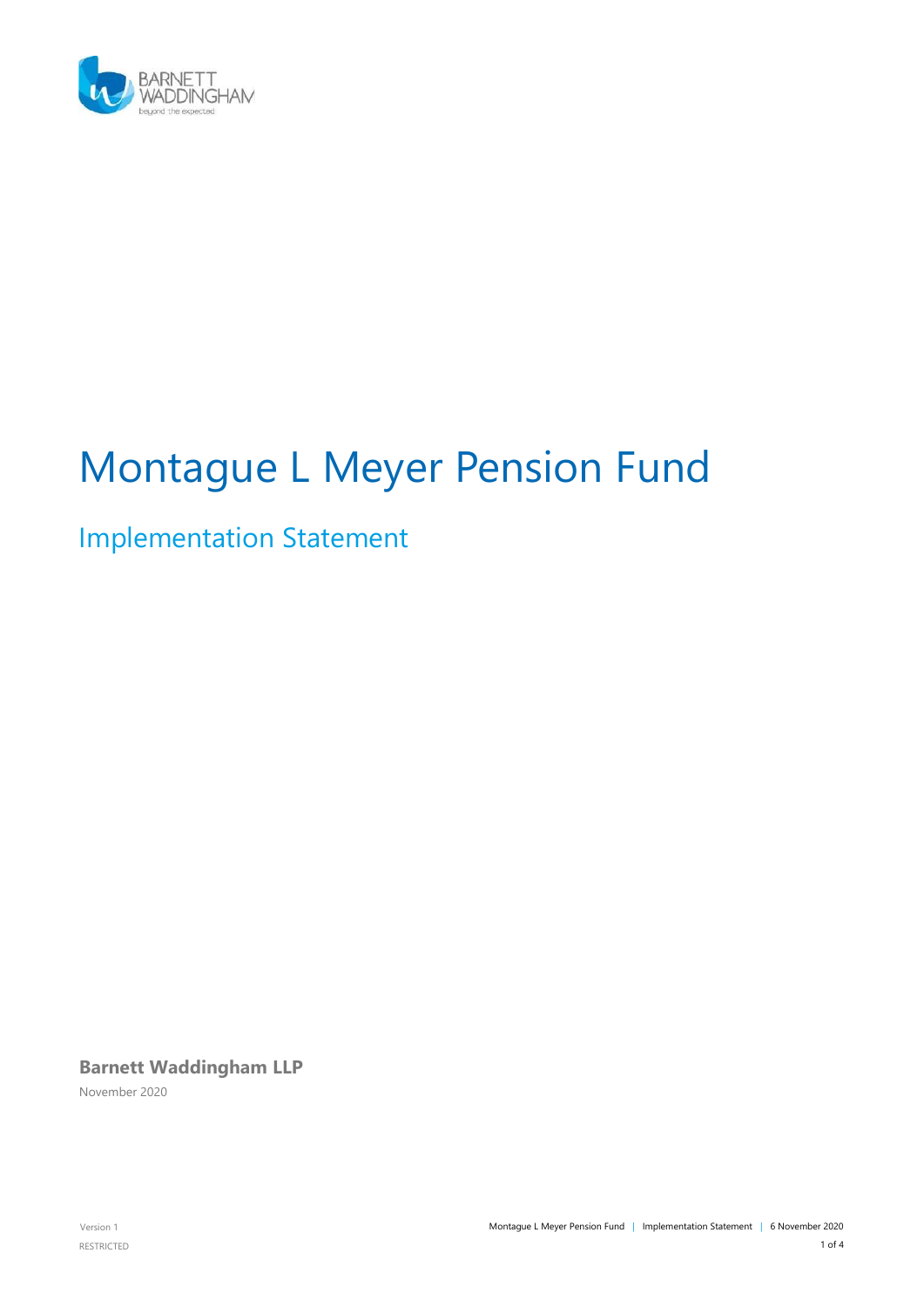

#### Purpose of Implementation Statement

This Implementation Statement has been prepared by the Trustee of the Montague L Meyer Pension Fund (the "Scheme") and sets out:

- How the Trustee's policies on exercising rights (including voting rights) and engagement policies have been followed over the year.
- The voting behaviour of the Trustee, or that undertaken on their behalf, over the year to 30 April 2020.

### How voting and engagement policies have been followed

The Scheme invests entirely in pooled funds, and as such delegates responsibility for carrying out voting and engagement activities to the Scheme's fund managers.

The Trustee reviewed the stewardship and engagement activities of the current managers during the year and was satisfied that their policies were reasonable and no remedial action was required during the period.

Each year the Trustee receives and reviews voting information and engagement policies from the asset managers, which they review to ensure alignment with their own policies, alongside preparation of the Implementation **Statement** 

Having reviewed the above in accordance with their policies, the Trustee is comfortable the actions of the fund manager is in alignment with the Scheme's stewardship policies.

### Voting undertaken on behalf of the Trustee

The Scheme's equity investments are held through pooled diversified growth funds managed by BlackRock and Schroders. The investment managers of these funds vote on behalf of the Trustee.

The table below provides a summary of the voting activity of undertaken by each manager during the year.

| Manager                                                        | <b>BlackRock</b>                                                                                                                   | <b>Schroders</b>                                                                                                                   |  |
|----------------------------------------------------------------|------------------------------------------------------------------------------------------------------------------------------------|------------------------------------------------------------------------------------------------------------------------------------|--|
| <b>Fund name</b>                                               | <b>BlackRock Dynamic Diversified</b><br>Growth Fund                                                                                | Schroder Life Diversified Growth<br>Fund                                                                                           |  |
| <b>Structure</b>                                               | Pooled                                                                                                                             | Pooled                                                                                                                             |  |
| <b>Ability to influence voting</b><br>behaviour of manager     | The pooled fund structure means<br>that there is limited scope for the<br>Trustees to influence the manager's<br>voting behaviour. | The pooled fund structure means<br>that there is limited scope for the<br>Trustees to influence the manager's<br>voting behaviour. |  |
| <b>Percentage of resolutions</b><br>the manager voted on       | $97\%$ *                                                                                                                           | $94\%$ *                                                                                                                           |  |
| <b>Percentage of resolutions</b><br>the manager abstained from | $1\%^*$                                                                                                                            | $0\%^*$                                                                                                                            |  |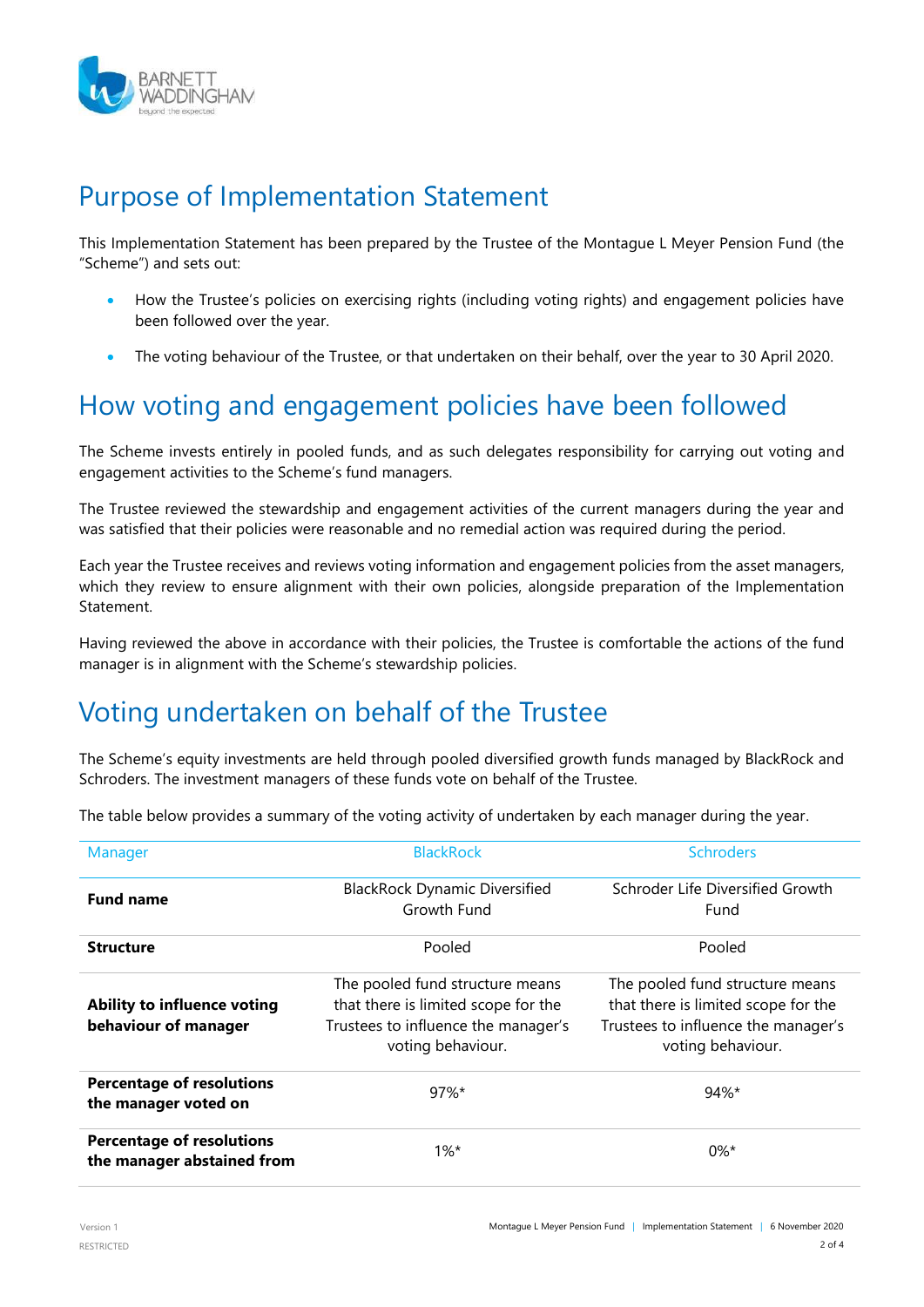

| <b>Percentage of resolutions</b> |        |        |
|----------------------------------|--------|--------|
| voted against management,        |        |        |
| as a percentage of the total     | $5%$ * | $4\%*$ |
| number of resolutions voted      |        |        |
| on                               |        |        |

Source: fund managers

\*Data is the most recent available at the time of preparing this report which is in respect of the year to 31 March 2020

There are no voting rights attached to the other assets held by the Scheme and therefore there is no voting information shown above for these assets.

BlackRock use Institutional Shareholder Services (ISS) and Glass Lewis as their proxy voting advisors, with their recommendations used to help BlackRock, alongside in-house analysis, to determine voting decisions. Schroders use ISS as a proxy voting advisor, with their recommendations, alongside additional in-house analysis, used to help Schroders make their voting decisions.

#### Significant votes

Data on significant votes was requested from BlackRock and Schroders. However this has not been provided in a usable format. The Trustee's investment consultant is liaising with the managers to improve delivery of the data in future, and we understand that the managers are working to improve their disclosures.

#### Fund level engagement

| Manager                                                                                             | <b>BlackRock</b>                                       | <b>Schroders</b>                            | <b>LGIM</b>                                                 |
|-----------------------------------------------------------------------------------------------------|--------------------------------------------------------|---------------------------------------------|-------------------------------------------------------------|
| <b>Fund name</b>                                                                                    | <b>BlackRock Dynamic</b><br>Diversified Growth<br>Fund | Schroder Life<br>Diversified Growth<br>Fund | <b>LGIM Active Corporate</b><br><b>Bond All Stocks Fund</b> |
| Does the manager perform<br>engagement on behalf of<br>the holdings of the fund                     | Yes                                                    | Yes                                         | Yes.                                                        |
| <b>Number of engagements</b><br>undertaken on behalf of the<br>holdings in this fund in the<br>year | 633*                                                   | $692*$                                      | Not provided                                                |
| <b>Number of engagements</b><br>undertaken at a firm level in<br>the year                           | $2,840*$                                               | 1,800*                                      | $1,100*$                                                    |

Source: fund managers

\*Data is the most recent available at the time of preparing this report which is in respect of the year to 31 March 2020

The Trustee believes that there is very limited scope for engagement in relation to the LGIM Liability Driven Investment funds, and therefore there is no information shown above for these funds.